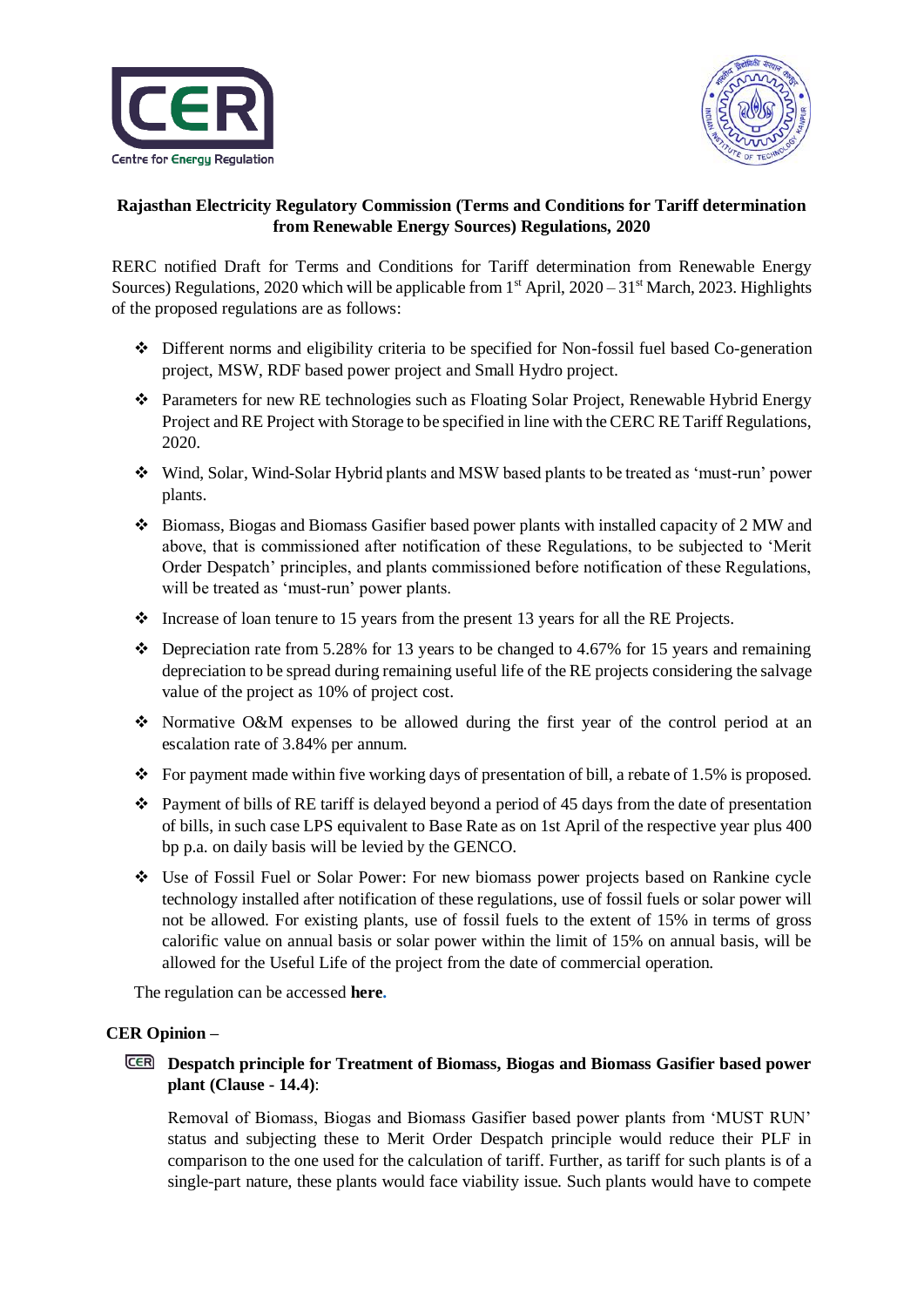



with conventional plants, particularly coal-based power plants, which have two-part tariff, and thus comparatively lower variable part of tariff.

Unless Biomass, Biogas and Biomass Gasifier based power plant also have a two-part tariff structure, these plants should continue to have must-run status. Regulatory approach should be to tighten some of the efficiency benchmarks especially those related to heat rate, auxiliary consumption and O & M costs.

#### **Determination of Capital Cost on the basis of prevailing market trends:**

It may be difficult to ascertain market trend for a number of technologies, which are not widely traded and there is limited information in public domain. Further, the limited information is available only through the technology suppliers, thus leaving a moral hazard situation amidst the information asymmetry. Capital cost should be ascertained on the basis of competitively bid capital procurements across the country.

### **Re-powering of Wind Power Project (Clause - 28):**

Re-powering should also include converting the plants into wind based **hybrid** renewable energy project. Further, a number of such sites should be identified for competitive bidding of power generated through such repowered wind/hybrid energy plants.

"(28.1 (b)) *In case of power being procured by Distribution Licensee through existing PPA, the energy generated corresponding to average of last three year's generation prior to re-powering*  would continue to be procured on the terms of PPA in-force and remaining additional *generation may be purchased by Distribution Licensee at a tariff discovered through competitive bidding for wind/wind-based hybrid energy plants in the State at the time of commissioning of the re-powering project."* (Additional text identified by bold and underlined)

## **Increase of CUF for Solar PV Power Projects (Clause - 30.1):**

The proposed normative CUF of 20% should be increased as Rajasthan is a solar rich state and it should better benchmarks for the sector. Further, improvement in technology and cost reduction should improve CUF of new solar plants. CERC (Terms and Conditions for Tariff determination from RE Sources) Regulation, 2020, which is applicable nationally considers min CUF of 21% for solar PV Power Projects.

## **Auxiliary consumption for Solar PV Power Projects (Clause - 32.1)**:

Auxiliary consumption should be less than 0.75% and it should not count the conversion losses of the inverter. It should only account the amount of energy used for running the auxiliary equipment where the energy produced is actually being consumed.

### **Determination of PLF***:*

The following text in the identified clauses (in parentheses) should be modified by replacing "**fixed charges**" with "**fixed components of single part tariff".**

*"The Plant Load Factor (PLF) for determining the fixed charges shall be 90%*"**( Clause - 48.1***). "The Plant Load Factor (PLF) for determining the fixed charges shall be 85%".* **(Clause - 55.1). "***The Plant Load Factor (PLF) for determining the fixed charges shall be 53%"* **(Clause - 66.1).**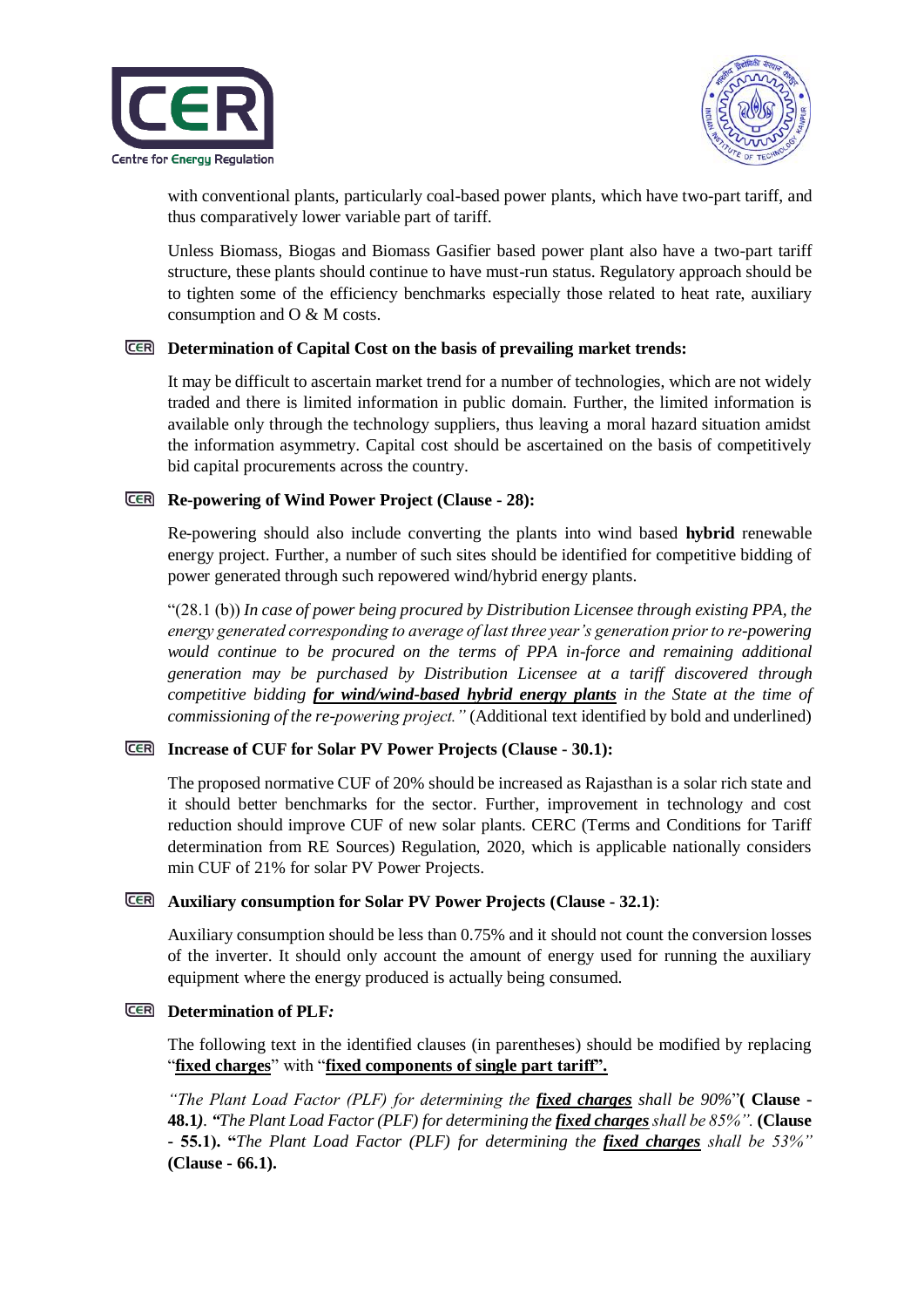



## **Use of Solar Power in existing biomass power projects based on Rankine cycle technology (Clause - 44.2):**

Provision for rooftop solar power up to 15% of the rated capacity of the biomass plant may be permitted, as this would replace use of fossil fuel in such plants. This would also help attract investment for development of capacity for solar energy generation.

#### **CUF for Renewable Hybrid Energy Projects (Clause - 80.1):**

Draft regulation (80.1) provides for min CUF of 30% at the inter-connection point. It is not clear if this stipulation is for the purpose of qualifying the renewable hybrid projects or for the calculation of tariff, or both.

In case of hybrid plants based on Biomass, Biogas and Biomass Gasifier based power plants, which have comparatively much higher CUF, a higher level of min CUF should be specified separately for technical qualification for such hybrid energy plants as well as for calculation of tariff thereof.

## **Definition of Renewable Hybrid Energy Project (Clause - 4(g)):**

The present definition of hybrid plants specifying "capacity share of one technology with respect to the other technology" should be replaced with "capacity share of one technology with respect to total capacity of the hybrid energy plant"

# **Determination of O & M for Renewable Energy with Hybrid Energy Project (Clause - 79.1)**:

Basis of market trends for  $O \& M$  is should be clearly defined. It should be the rated average of constituent's renewable energy technologies with appropriate reduction to account for efficiency gains due to the presence of multiple technologies due to some of the cost energy in O&M across the renewable technologies being used.

## **Treatment of Levellized Tariff (Clause - 82.1):**

Levellised tariff represent a discounted present value of average tariff for each year of the contract in future. It should be clarified if the applicable levellized tariff will remain fixed or to be allowed to be escalated. In that case escalation factor to be used should also be identified.

## **Determination of O & M for Renewable Energy with Storage Project (Clause - 86.1)**:

It would be difficult to determine O & M on basis of 'prevailing market trends' due to the information asymmetry with respect to the  $O \& M$  costs. This information is not available in the public domain and is generally shared between the owner of the plant and  $\overline{O} \& M$  operator. An alternate approach to benchmark such costs may be considered.

**Storage of Energy**: It should be clarified if such projects can only store energy produced from the renewable energy project itself or can arbitrage on value of energy across different times of the day(s). Further, storage of energy should be technology agnostic. Further, framework for monitoring of energy stored and utilisation thereof should be defined. Adoption of storage technology should be on the basis of value it brings to the stable operation of the grid.